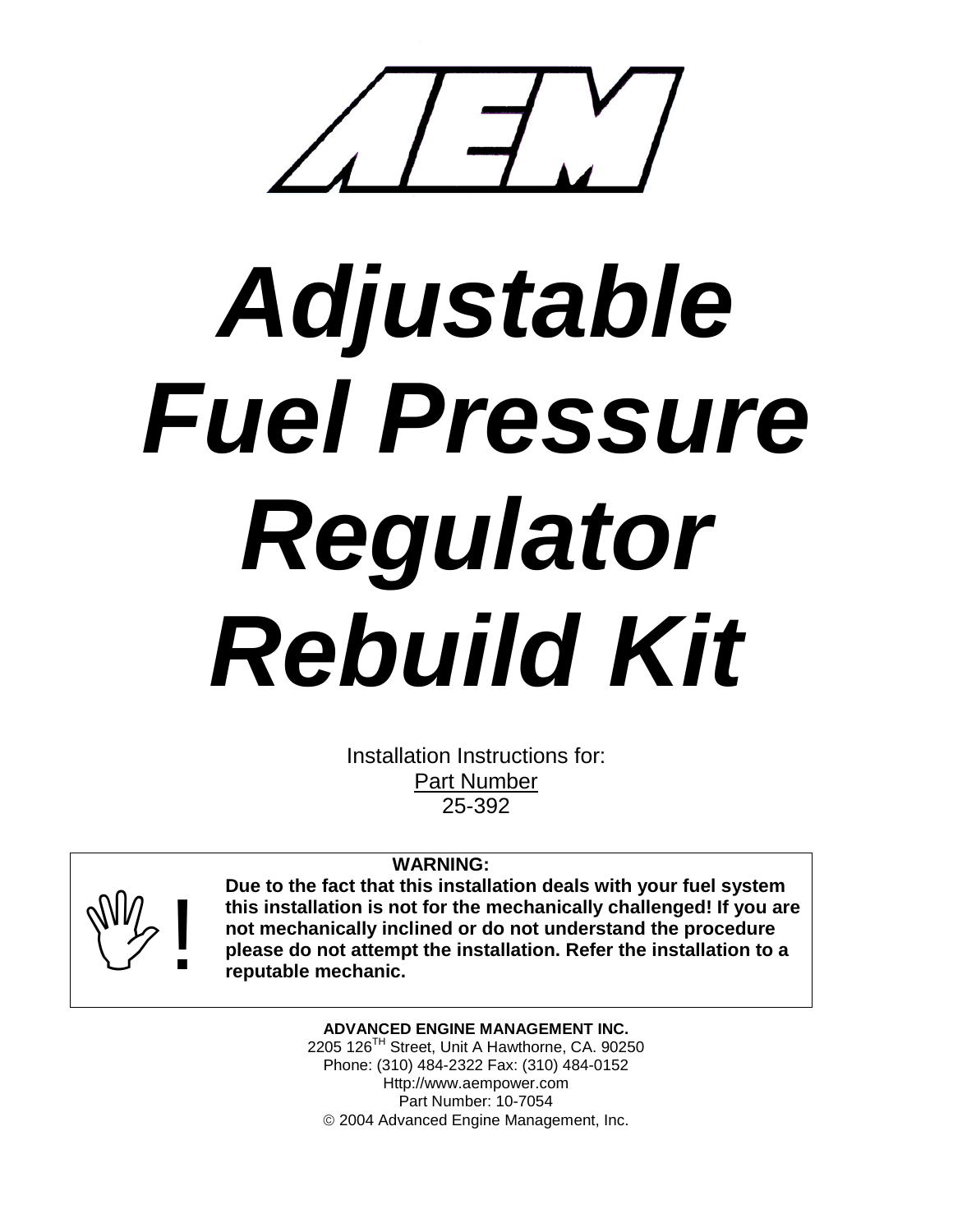**This part is legal in California for racing vehicles ONLY and should NEVER be used on public highways.**

**Congratulations!** You have purchased the finest adjustable fuel pressure regulator for your car at any price!

### **AEM billet aluminum adjustable pressure regulator.**

The AEM adjustable regulator is CNC machined from 6061 T-6 aluminum. The fuel outlet port is tapped to 9/16-18 threads, which allows the use of several different hoses up to -8 AN hose. The vacuum reference is 1:1 ratio so for every pound of boost on a turbocharged or supercharged application yields a 1-pound rise in fuel pressure. The range of adjustability is from 20 PSI to the maximum the fuel pump can deliver.

### **Bill of Materials for 25-392:**

| <b>Qty Part Number</b> | <b>Description</b>                 |
|------------------------|------------------------------------|
| $2 - 301$              | Diaphragm, Fuel Pressure Regulator |
| 2-698                  | .250 Orifice, Ball Press Reg       |
| $1 - 3010$             | O Ring, Fuel Pressure Regulator    |
| 10-7054                | Instructions, 25-392               |

**Note: There are two different styles of AEM adjustable fuel pressure regulator diaphragm/orifice sets- a flat seat and a ball seat.** *Parts from the two different styles are not interchangeable.* **When replacing an old diaphragm with a new one from this rebuild kit, the fuel return orifice MUST be changed to the ball seat style (included in this rebuild kit) if your regulator is not already so equipped.**

**Read and understand these instructions BEFORE attempting to install this product**

## **WARNING!!!**

- **Do not smoke while working on the fuel system.**
- **Keep open flames or sparks away from your work area.**
- **Be sure to relieve fuel pressure while engine is off.**

## **1) Getting started**

- a) Make sure vehicle is parked on a level surface.
- b) Set parking brake.
- c) **Disconnect the negative cable from the negative battery terminal.**
- d) If engine has run within the past two hours let it cool down.
- e) Clean the area on the fuel rail adjacent to the regulator.
- f) **Relieve fuel pressure. Refer to factory service manual for proper procedure.**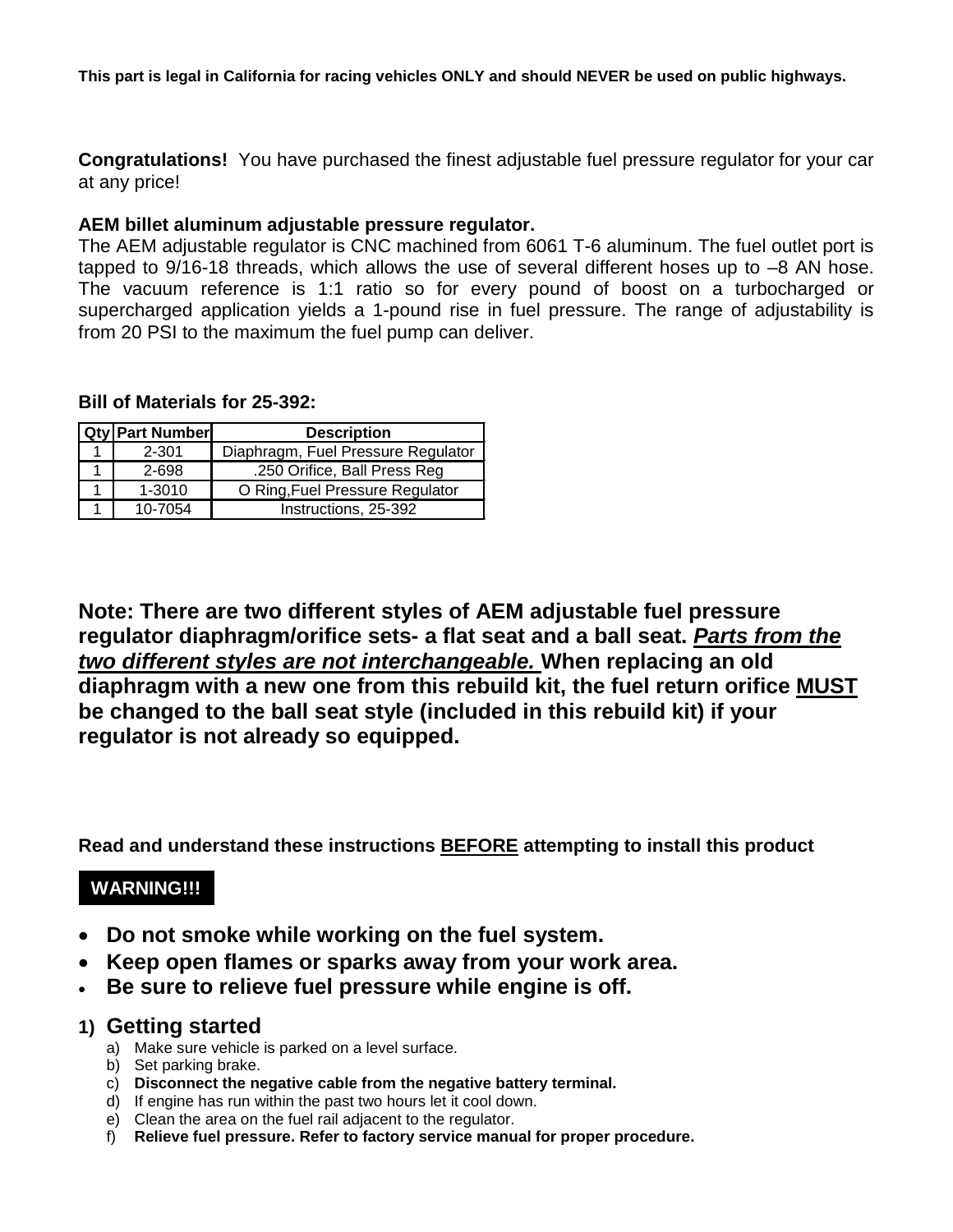# **2) Fuel pressure regulator removal**

- a) Place a rag or shop towel under the fuel pressure regulator return line.
- b) Disconnect the fuel return line at the bottom of the fuel pressure regulator.
- c) Disconnect the vacuum hose from the fuel pressure regulator.
- d) Place a rag or shop towel over the fuel pressure regulator.
	- i) Remove the two 6mm retaining bolts if regulator is mounted to a factory fuel rail.
		- (1) If using an AEM universal fuel pressure regulator, remove fuel inlet hose.
	- ii) Remove the fuel pressure regulator from the vehicle.

# **3) Changing the diaphragm/orifice**

- a) Remove the six bolts from the top of the fuel pressure regulator.
	- i) When removing the six bolts from the top of the fuel pressure regulator a 9/64" allen key should be used.
		- (1) Torque to 24 **lbf-in.**
		- (2) There is a constant pressure applied to the diaphragm by the spring inside the fuel regulator. Make sure parts do not get lost upon removal of these bolts.
	- ii) When removing the orifice a 3/8" socket should to be used.
		- (1) Note: **Be careful not to scratch or damage the surface of the orifice in any way, as it is a precision ground surface for the diaphragm to seal on.**
		- (2) Torque to 10 **lbf-ft**.
		- (3) Upon re-installation of the orifice use a light coat of oil on the threads to prevent galling.
	- iii) Re-assemble the fuel pressure regulator. Assembly diagram at the end of the instructions. Make sure the diaphragm is properly seated in its groove. Use care to avoid pinching the diaphragm between the top and bottom regulator housing.

# **4) Finishing touches**

- a) Reinstall the regulator by reversing the removal procedures from step 2.
- b) Connect the negative battery terminal.
- c) Turn the ignition switch to the on position for approximately two seconds. **Do not operate the starter.** Then turn the ignition switch to the off position.
- d) Repeat this procedure three times, and then check all components that were removed during installation for any signs of fuel leakage.
- e) If there are signs of leakage you **MUST** correct the leak before proceeding.
- f) If there are no signs of leakage, then start engine and again check for leaks. If there is any sign of leaking you **MUST** repair the leak before driving the vehicle.
- g) **Note: To check the fuel pressure, start the engine. Measure the fuel pressure with the engine idling and vacuum hose of the fuel pressure regulator disconnected from the fuel pressure regulator and pinched.**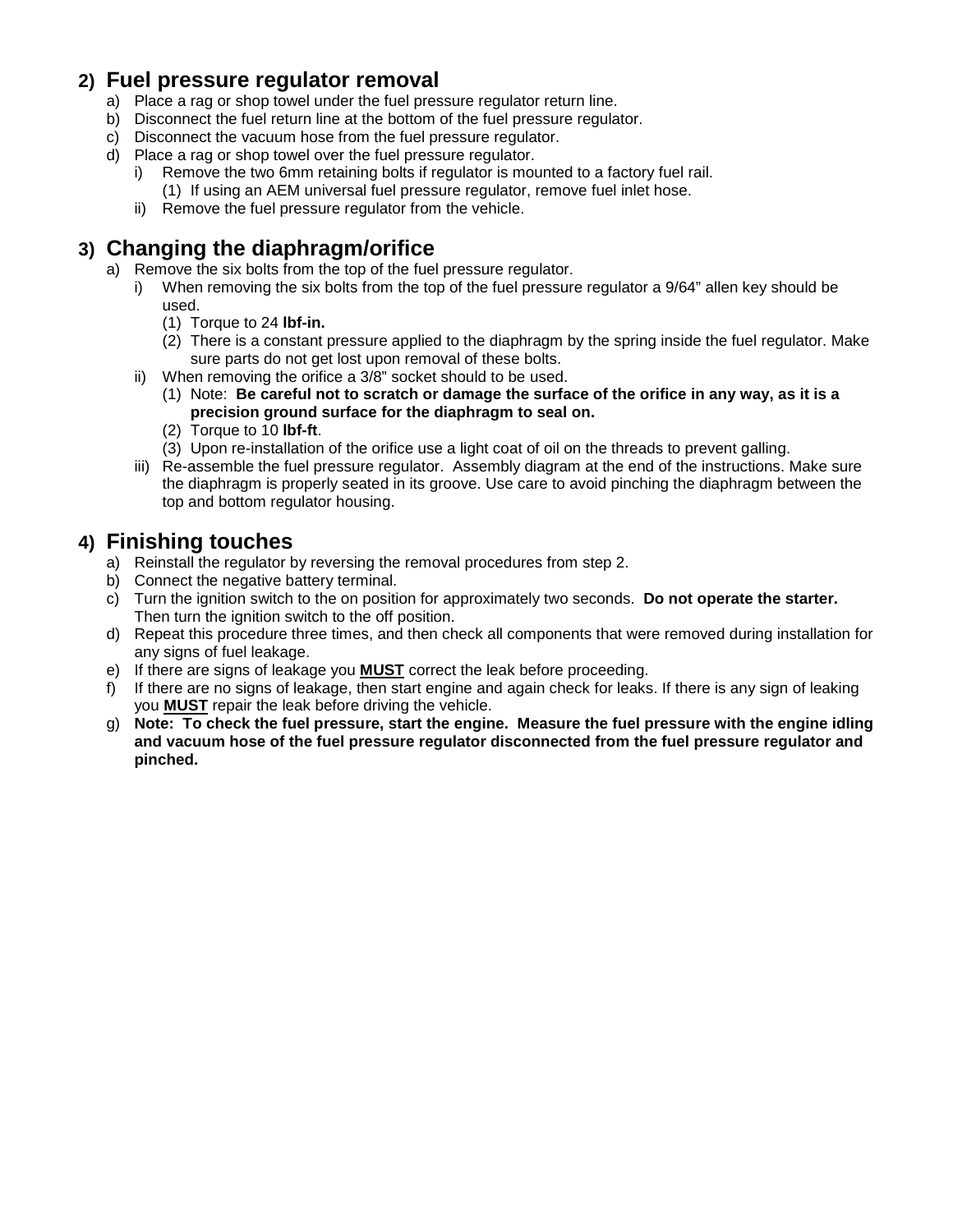

### **ADVANCED ENGINE MANAGEMENT INC.**

↗

2205 126TH Street, Unit A Hawthorne, CA. 90250 Phone: (310) 484-2322 Fax: (310) 484-0152 Http://www.aempower.com Part Number: 10-7054 2004 Advanced Engine Management, Inc.